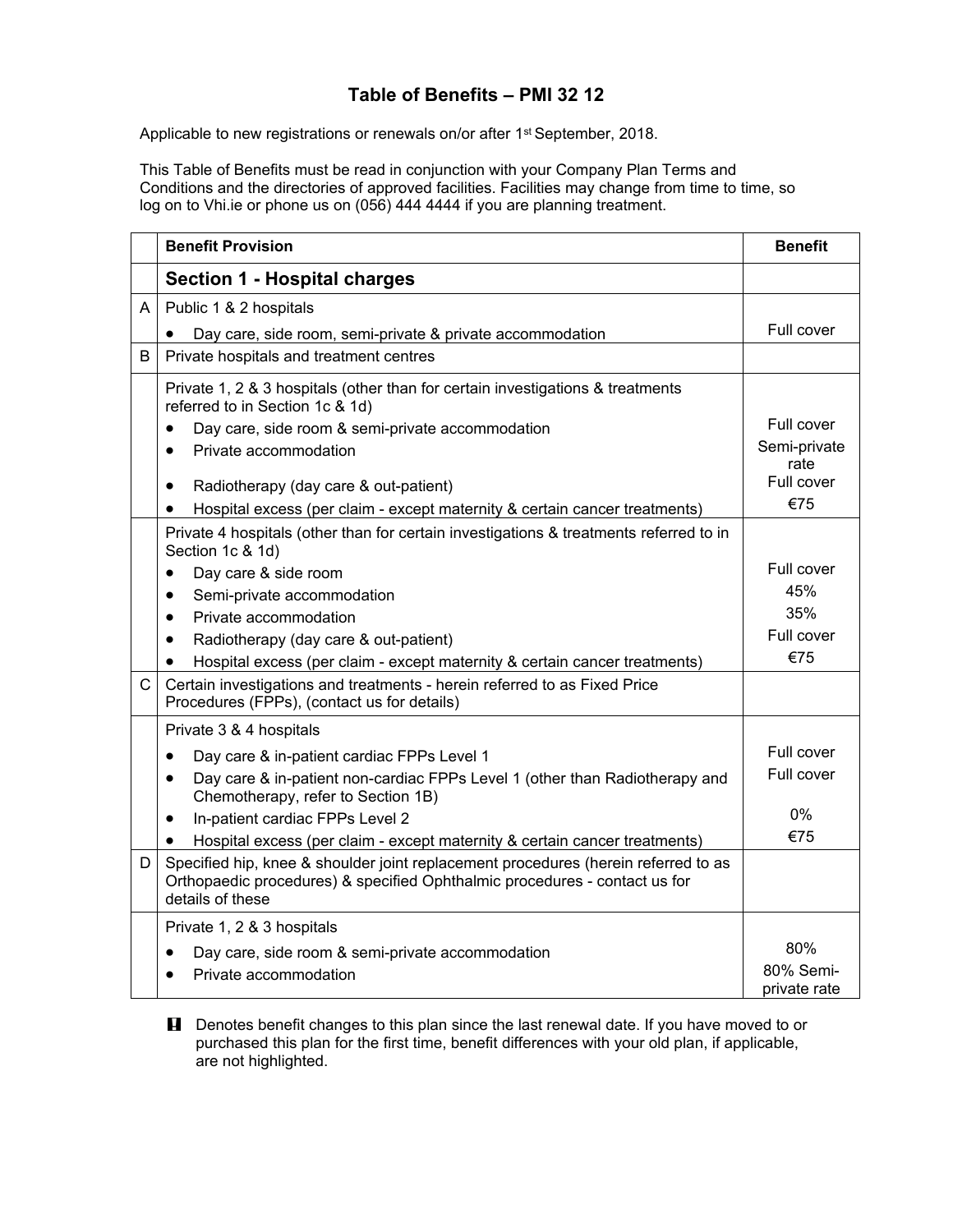|   | Hospital excess (per claim)<br>$\bullet$                                                   | €75                  |
|---|--------------------------------------------------------------------------------------------|----------------------|
|   | Private 4 hospitals                                                                        |                      |
|   | Day care & side room                                                                       | 80%                  |
|   | Semi-private accommodation                                                                 | 45%                  |
|   | Private accommodation                                                                      | 35%                  |
|   | Hospital excess (per claim)                                                                | €75                  |
|   | When carried out as a Fixed Price Procedure (contact us for details)                       |                      |
|   | Private 3 & 4 hospitals                                                                    | 80%                  |
|   | Hospital excess (per claim)                                                                | €75                  |
|   | Section 2 - Consultants' fees/GP procedures                                                |                      |
| A | In-patient treatment, day-care/side room/out-patient & GP procedures                       |                      |
|   | Participating consultant/GP<br>$\bullet$                                                   | Full cover           |
|   | Non-participating consultant/GP                                                            | Standard             |
|   |                                                                                            | benefit              |
|   | Section 3 - Psychiatric cover (read in conjunction with Section<br>1)                      |                      |
| A | In-patient psychiatric cover                                                               | 100 days             |
| В | Day care psychiatric treatment for approved day care programmes                            | Contact us for       |
|   |                                                                                            | further details      |
| C | In-patient treatment for alcoholism, drug or other substance abuse in any 5 year<br>period | 91 days              |
| D | Out-patient mental health treatment (in an approved out-patient mental health<br>centre)   |                      |
|   | Mental health assessment in every 2 year period                                            | €100 per<br>member   |
|   | Mental health therapy, 5 visits<br>$\bullet$                                               | €25 per visit        |
|   | <b>Section 4 - Maternity</b>                                                               |                      |
| A | Normal confinement                                                                         |                      |
|   | Public hospital benefit (up to 3 days)                                                     | Full cover           |
|   | Caesarean delivery (as per hospital benefits listed)                                       | <b>Refer Section</b> |
|   |                                                                                            | $\overline{1}$       |
|   | Home birth benefit                                                                         | €3,350               |
| B | In-patient maternity consultant fees (per Schedule of Benefits for Professional<br>Fees)   | Agreed<br>charges    |
| С | Post-natal home nursing                                                                    |                      |
|   | Following 1 nights stay                                                                    | €1,200               |
|   | Following 2 nights stay                                                                    | €600                 |
| D | <b>Vhi Fertility Programme</b>                                                             |                      |
|   | Fertility benefit - benefit per member, towards the cost of specified fertility tests      |                      |
|   | and treatments carried out in a Vhi Participating Fertility Treatment Centre               |                      |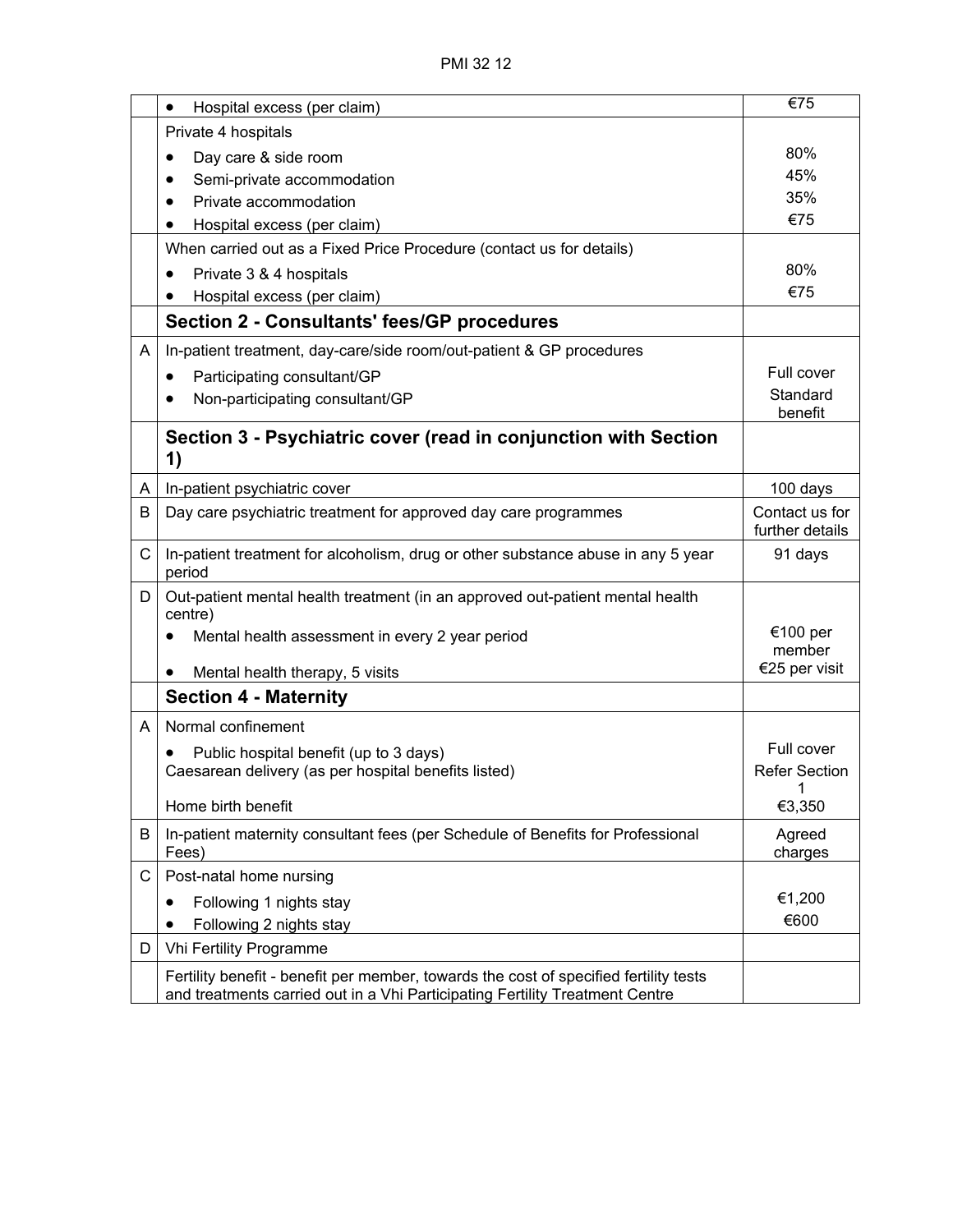PMI 32 12

|   | Initial consultation                                                                                                                       | €100 discount               |
|---|--------------------------------------------------------------------------------------------------------------------------------------------|-----------------------------|
|   |                                                                                                                                            | at point of<br>sale         |
|   | AMH & Semen Analysis tests                                                                                                                 | €100 discount               |
|   |                                                                                                                                            | at point of<br>sale         |
|   | IUI - one treatment per lifetime, female members only                                                                                      | €450 per                    |
|   |                                                                                                                                            | treatment*                  |
|   | IVF or ICSI - up to 2 treatments per lifetime, female members only<br>$\bullet$                                                            | €1,000 per<br>treatment*    |
|   | Fertility counselling - 4 sessions per treatment carried out in a Vhi Participating                                                        | €40 per                     |
|   | <b>Fertility Treatment Centre</b>                                                                                                          | session                     |
|   | Fertility support services - Acupuncturists & Dieticians visits<br>$\bullet$                                                               | <b>Refer Section</b><br>9   |
|   | * These benefits are co-funded by Vhi and the Vhi Participating Fertility Treatment<br>Centre                                              |                             |
| E | Vaccinations for Meningitis B and Chicken Pox - up to two inoculations for each<br>per lifetime $H$                                        | €50 per<br>inoculation      |
|   | <b>Section 5</b>                                                                                                                           |                             |
| A | Convalescent care - first 14 nights                                                                                                        | €30 per night               |
| B | Cancer care support - one night's accommodation up to €100, for each treatment                                                             | €1,500 per<br>calendar year |
| C | Vhi Healthcare approved medical and surgical appliances - subject to an excess of                                                          | €3,475 per                  |
|   | €350 per member per year (contact us for details of eligible appliances)                                                                   | member year                 |
| D | Vhi Hospital@Home                                                                                                                          | Full cover                  |
| Ε | Child home nursing - 28 days per calendar year                                                                                             | €100 per day                |
| F | Parent accompanying child - 14 days per calendar year, following a stay in excess<br>of 3 days in hospital                                 | €100 per day                |
| G | Return home benefit                                                                                                                        | €100 per<br>claim           |
| H | <b>Vhi VisionCare</b>                                                                                                                      |                             |
|   | Vhi VisionCare E-Screen (available through Vhi.ie/myvhi)<br>$\bullet$                                                                      | Full cover                  |
|   | Comprehensive eye exam carried out by a VSP eye-care professional in each<br>24 month period - subject to Vhi VisionCare E-Screen referral | Full cover                  |
|   | <b>Section 6 - Transport costs</b>                                                                                                         |                             |
| A | Transport costs (covered in accordance with our rules)                                                                                     | Agreed                      |
|   |                                                                                                                                            | charges                     |
|   | <b>Section 7 - Cover outside Ireland</b>                                                                                                   |                             |
| A | Emergency treatment abroad                                                                                                                 | €100,000                    |
| B | Elective treatment abroad (subject to prior approval)                                                                                      |                             |
|   | Surgical procedures available in Ireland (as per level of cover in Ireland)<br>$\bullet$                                                   | €100,000                    |
|   | Treatment not available in Ireland                                                                                                         | €100,000                    |
|   | <b>Section 8</b>                                                                                                                           |                             |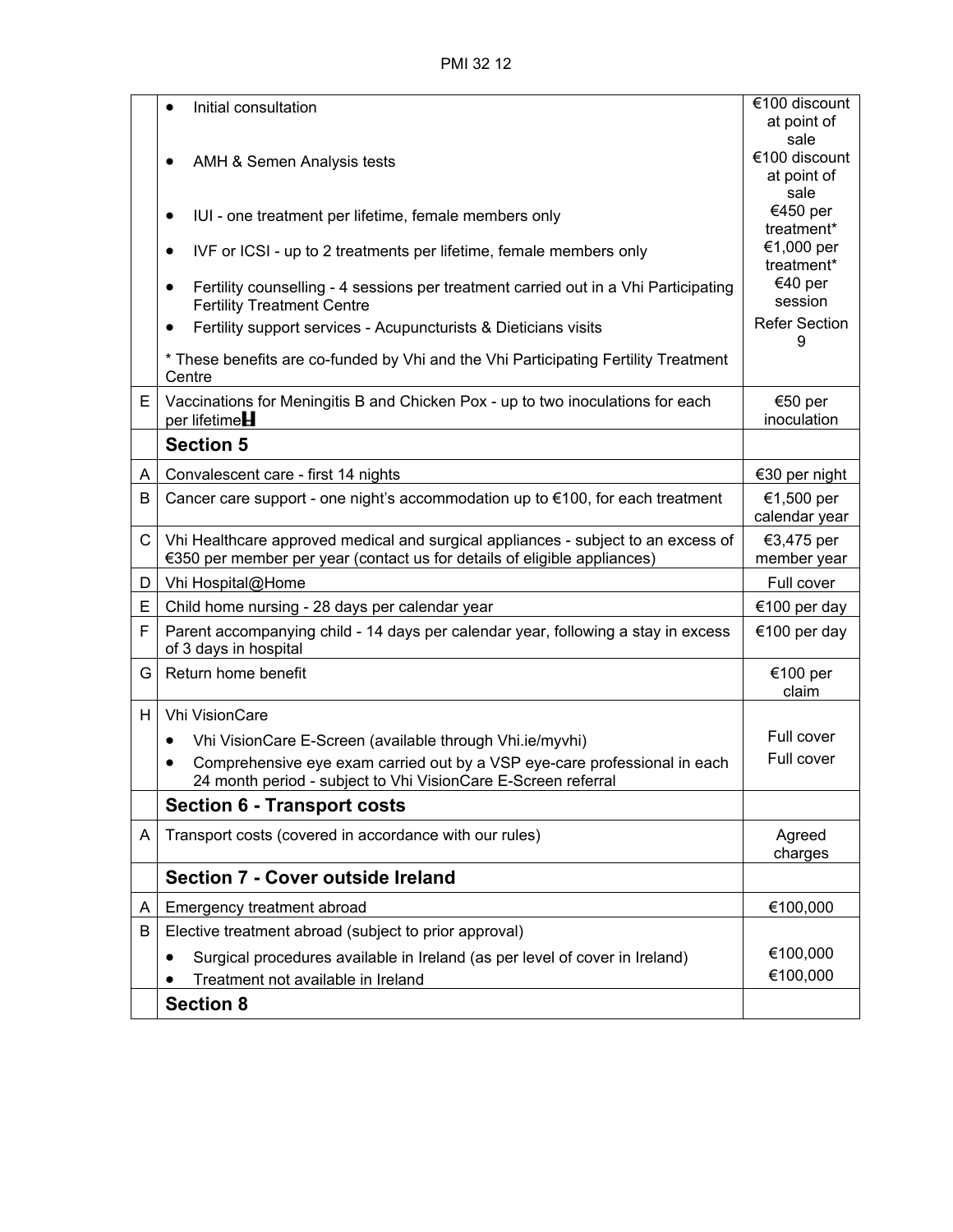| A  | In-patient MRI scans (covered in accordance with Section 1)                                                                                                                                                                                            | Agreed<br>charges   |
|----|--------------------------------------------------------------------------------------------------------------------------------------------------------------------------------------------------------------------------------------------------------|---------------------|
| B  | Out-patient MRI scans                                                                                                                                                                                                                                  |                     |
|    | Category 1 - approved MRI centres<br>٠                                                                                                                                                                                                                 | Full cover          |
|    | Category 2 - approved MRI centres, agreed MRI charges & consultant<br>Radiologists fees (subject to an excess of €125 per scan)                                                                                                                        | Full cover          |
| C. | PET-CT scans (covered in accordance with our rules)                                                                                                                                                                                                    | Agreed<br>charges   |
| D  | CT Scans (covered in accordance with our rules) $\blacksquare$                                                                                                                                                                                         | Full cover          |
|    | Section 9 – Day-to-day medical expenses (benefits are per visit,<br>per member, unless otherwise indicated)                                                                                                                                            |                     |
| A  | General practitioner - 7 visits                                                                                                                                                                                                                        | €25                 |
| В  | Consultant consultation - 7 visits                                                                                                                                                                                                                     | €60                 |
| С  | Pathology - consultants' fees (per referral)                                                                                                                                                                                                           | €60                 |
| D  | Radiology - consultants' fees for professional services (per procedure)                                                                                                                                                                                | €60                 |
| E. | Pathology/Radiology or other diagnostic tests (refer to Section 8 for out-patient<br>MRI benefits) - 50% of agreed charges in an approved out-patient centre. Contact<br>us for details of eligible diagnostic tests and reimbursements                | €300 per year       |
| F  | Pre- and post-natal care (combined visits)                                                                                                                                                                                                             | €350                |
| G  | Dental practitioner - 7 visits                                                                                                                                                                                                                         | €25                 |
| H  | Physiotherapist - 7 visits                                                                                                                                                                                                                             | €25                 |
|    | Acupuncturists, Chiropractors, Osteopaths, Physical therapists, Reflexologists - 7<br>combined visits                                                                                                                                                  | €25                 |
| J  | Chiropodists/Podiatrists, Dieticians, Occupational therapists, Speech therapists,<br>Orthoptists - 7 combined visits                                                                                                                                   | €25                 |
| K. | Clinical Psychologist - 7 visits                                                                                                                                                                                                                       | €25                 |
| Г  | Optical – eye tests and glasses/contact lenses – 75% of charges in each 24 month<br>period (^Payment will be made directly to the provider if attending a VSP network<br>provider, and will not be subject to the annual excess or the annual maximum) | €100^               |
| М  | Hearing test in each 2 year period                                                                                                                                                                                                                     | €30                 |
| N  | Health screening - in each 24 month period, covered in accordance with our rules<br>(contact us for details) *                                                                                                                                         |                     |
|    | Lifestage screening programme in a Vhi Medical Centre                                                                                                                                                                                                  | €150 per            |
|    | Dexa scans in an approved dexa scan centre<br>٠                                                                                                                                                                                                        | screen<br>50% cover |
|    | Mammograms in an approved mammogram centre                                                                                                                                                                                                             | Full cover          |
| O  | Accident & emergency cover - 2 visits                                                                                                                                                                                                                  | €75                 |
| P  | Child counselling - 8 visits                                                                                                                                                                                                                           | €25                 |
| Q  | Baby massage classes, in the year of the birth                                                                                                                                                                                                         | €100 per child      |
| R  | Foetal screening, in the year of the birth                                                                                                                                                                                                             | €100 per            |
|    |                                                                                                                                                                                                                                                        | pregnancy           |